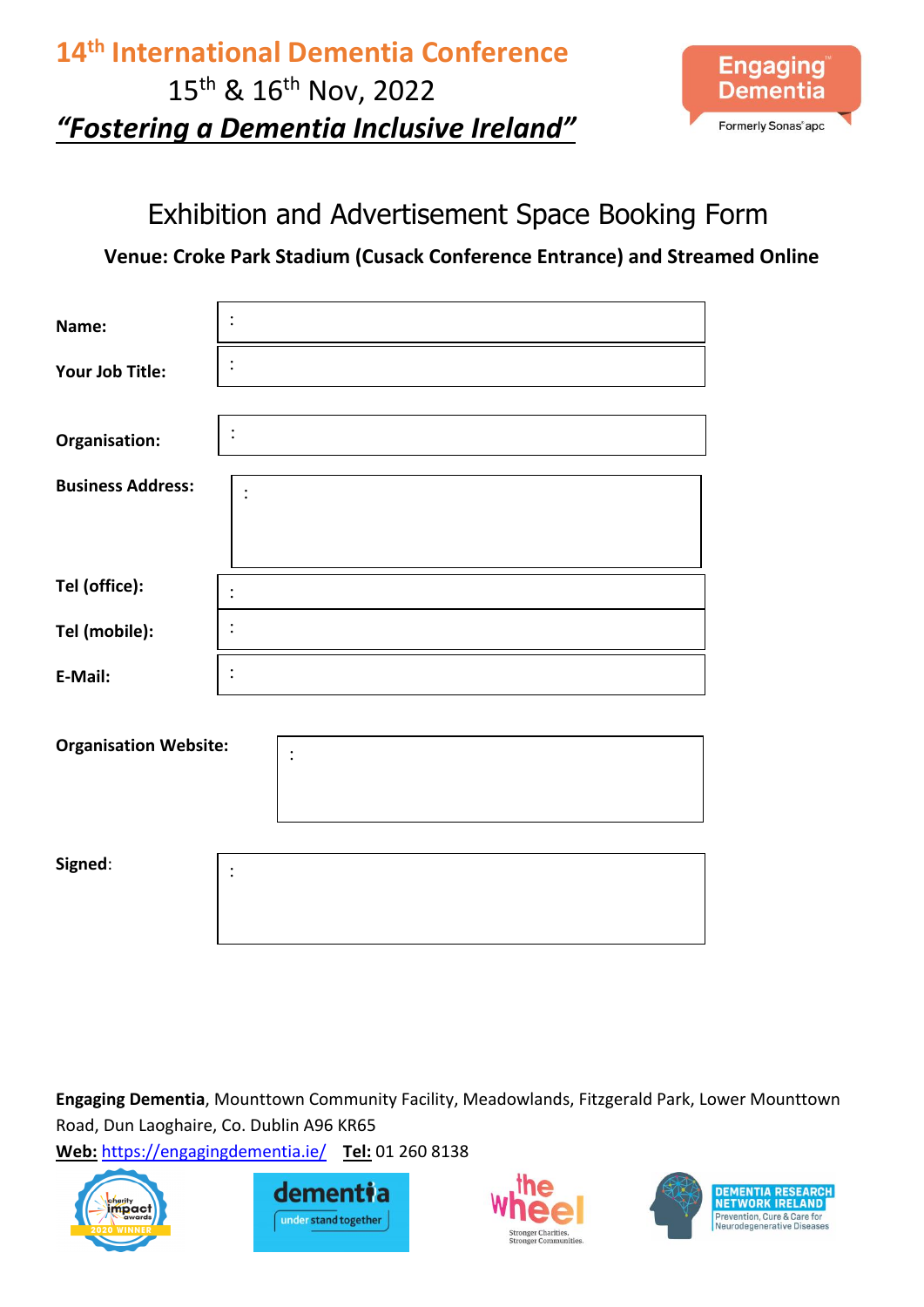## **14th International Dementia Conference** 15<sup>th</sup> & 16<sup>th</sup> Nov, 2022 *"Fostering a Dementia Inclusive Ireland"*



**Exhibition Space Request** (please tick the appropriate box) **(continue to next page for advertisement space request)**

| Space Type 1           | Requested |
|------------------------|-----------|
| Charity Stand 3m x 2m  |           |
| Price = $\epsilon$ 800 |           |

| Space Type 2          | Requested |
|-----------------------|-----------|
| General Stand 6m x 2m |           |
| Price = $£1200$       |           |

Option 1 is available to non-profits and charities and includes 2 exhibitor passes to the conference. Option 2 is available to all persons and includes 3 exhibitor passes to the conference. Both options include table/s, two chairs, access to one electrical socket, and WiFi.

#### **Exhibition Stand Details**

Please indicate type of product/service being exhibited in detail, and list any special requirements. Products relevant to the audience of the conference and needs of those living with dementia may be sold provided an Irish VAT number is provided. Engaging Dementia reserve the right to deny exhibitors the right to sell if it is felt the items do not meet the above criteria. Please detail products in box below if you wish to sell at the conference.

Details of Stand:

Irish VAT Number (if needed):

**Engaging Dementia**, Mounttown Community Facility, Meadowlands, Fitzgerald Park, Lower Mounttown Road, Dun Laoghaire, Co. Dublin A96 KR65







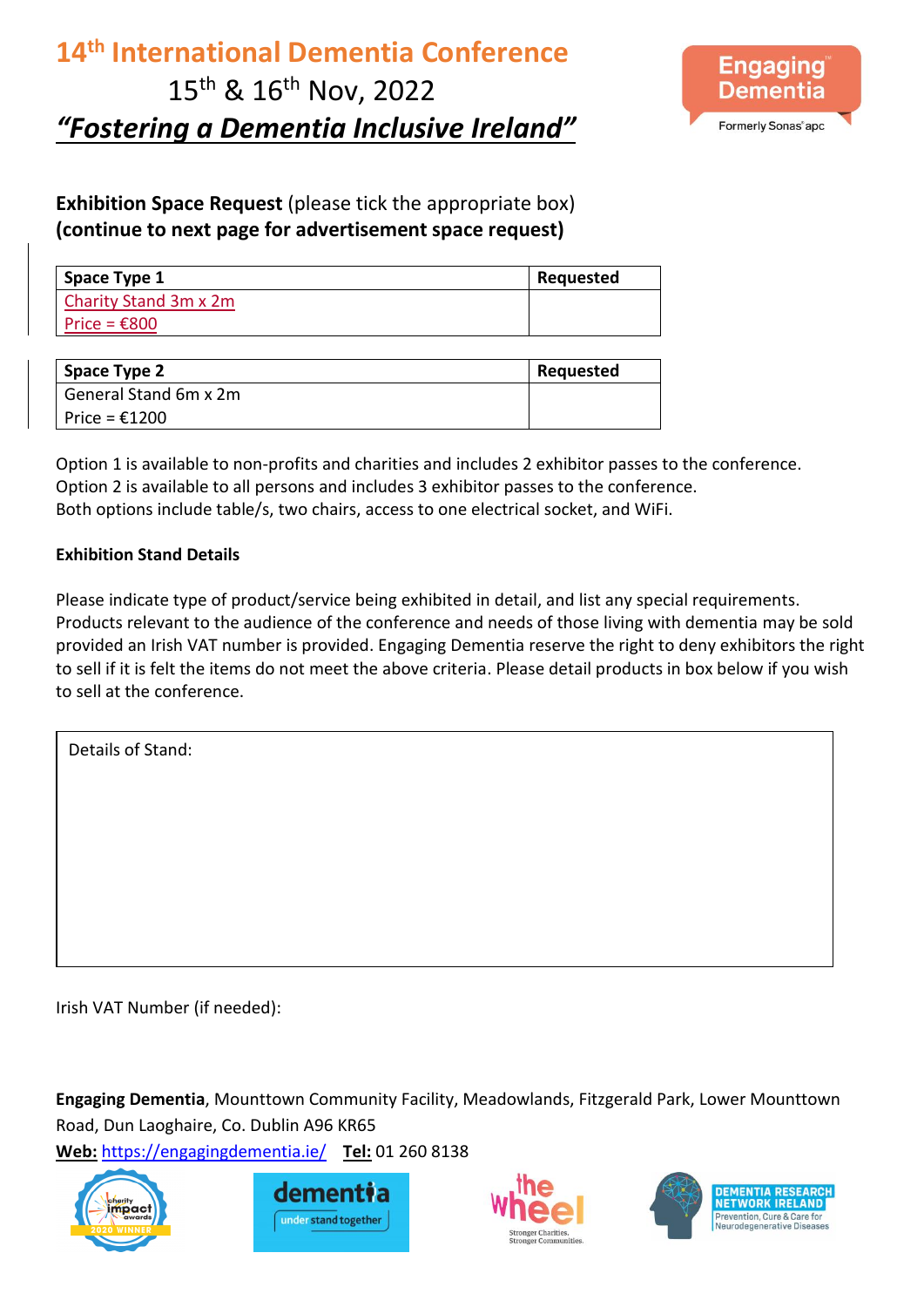# **14th International Dementia Conference** 15th & 16th Nov, 2022 *"Fostering a Dementia Inclusive Ireland"*



#### **Note - All Exhibitors will also available of:**

- Logo and company description on conference website/printed/online programme
- Logo on all conference collaterals printed and online
- List of attendees who agree to share their contact details with sponsors by giving their consent upon registration, to be shared after the conference

#### **Advertisement Space Request** (please tick if you request this)

|   | <b>Space Info:</b>                                                                                                                                                                                                                                                       | <b>Requested</b> |
|---|--------------------------------------------------------------------------------------------------------------------------------------------------------------------------------------------------------------------------------------------------------------------------|------------------|
|   | A 2m x 2m floor space will be provided for display of a standard size pop-up<br>poster/roll up banner advertising your product or service. (Generally, 800mm wide)                                                                                                       |                  |
|   | Items must be relevant to the conference audience: those living with dementia,<br>family carers and supporters, and healthcare professionals.                                                                                                                            |                  |
|   | The display will be unmanned/unattended. No further items may be placed around<br>the poster/banner.                                                                                                                                                                     |                  |
|   | Price: €100 for the two days.                                                                                                                                                                                                                                            |                  |
| ٠ | This does not include any passes or tickets to the conference. Poster/Banners may<br>be dropped into the welcome desk the morning of the first day if the advertiser is<br>not attending. All items must be collected end of day on the second day of the<br>conference. |                  |

About Advertisement poster:

**Engaging Dementia**, Mounttown Community Facility, Meadowlands, Fitzgerald Park, Lower Mounttown Road, Dun Laoghaire, Co. Dublin A96 KR65